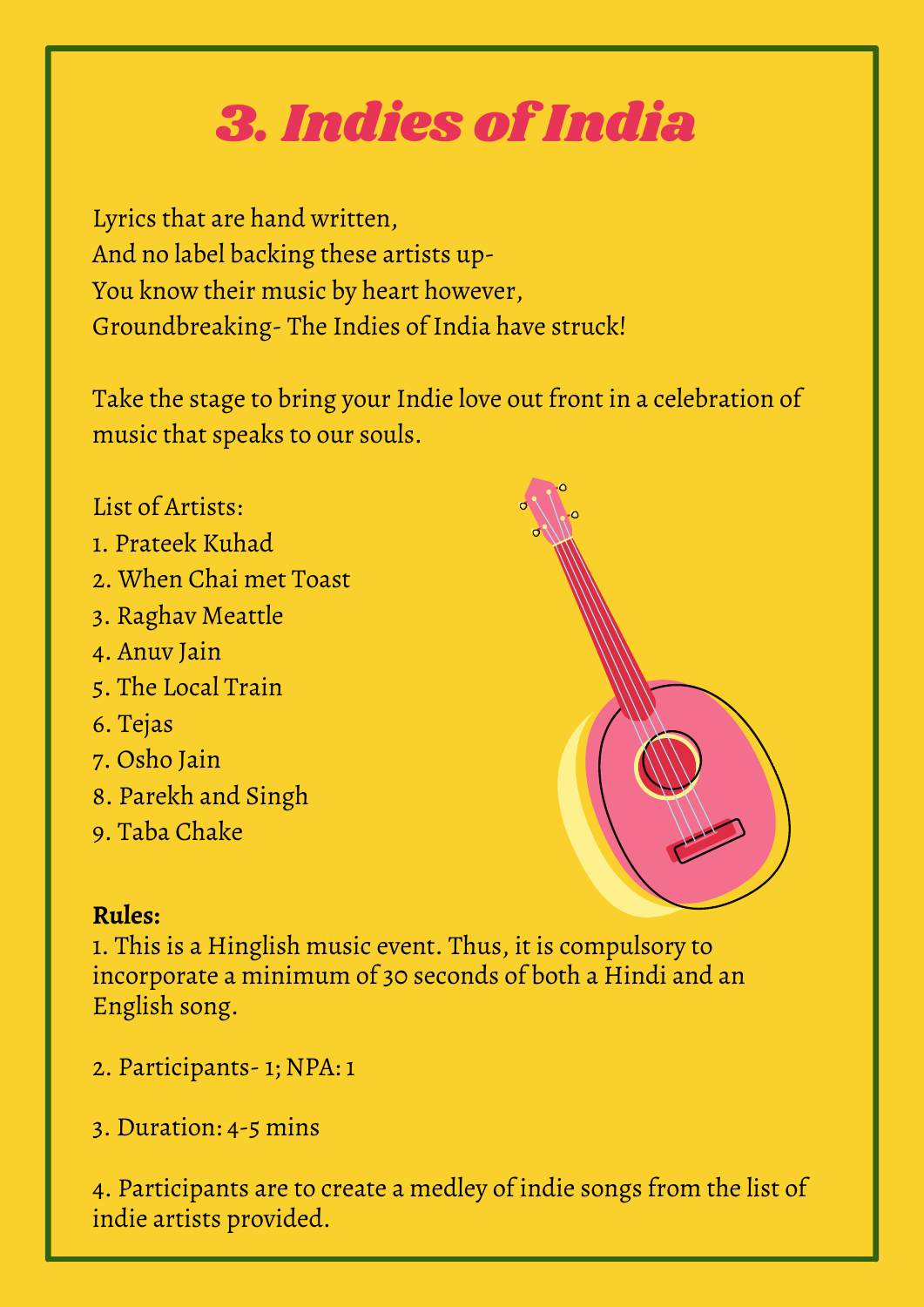5. The medley should have songs from at least two different indie artists from the given list.

6. The performers may play an instrument themselves. They may have an accompanist playing the instrument too. The accompanist will be the NPA.

7. No background tracks or voiceovers are allowed.

8. The event will have two rounds- eliminations and finals. If selected for the finals, participants are to retain their original performances.

9. The songs and song lyrics being incorporated should be submitted by 3rd December, 11:59 pm.

10. For the elimination round:

- The performance will be pre-recorded and submitted by 7th December, 11:59 pm.
- This recording will be played on zoom.

11. For the finals:

• The same performance will carry on if the participant is shortlisted for the finals.

NEVERAGO

The pre-recorded video will be broadcast on Youtube.